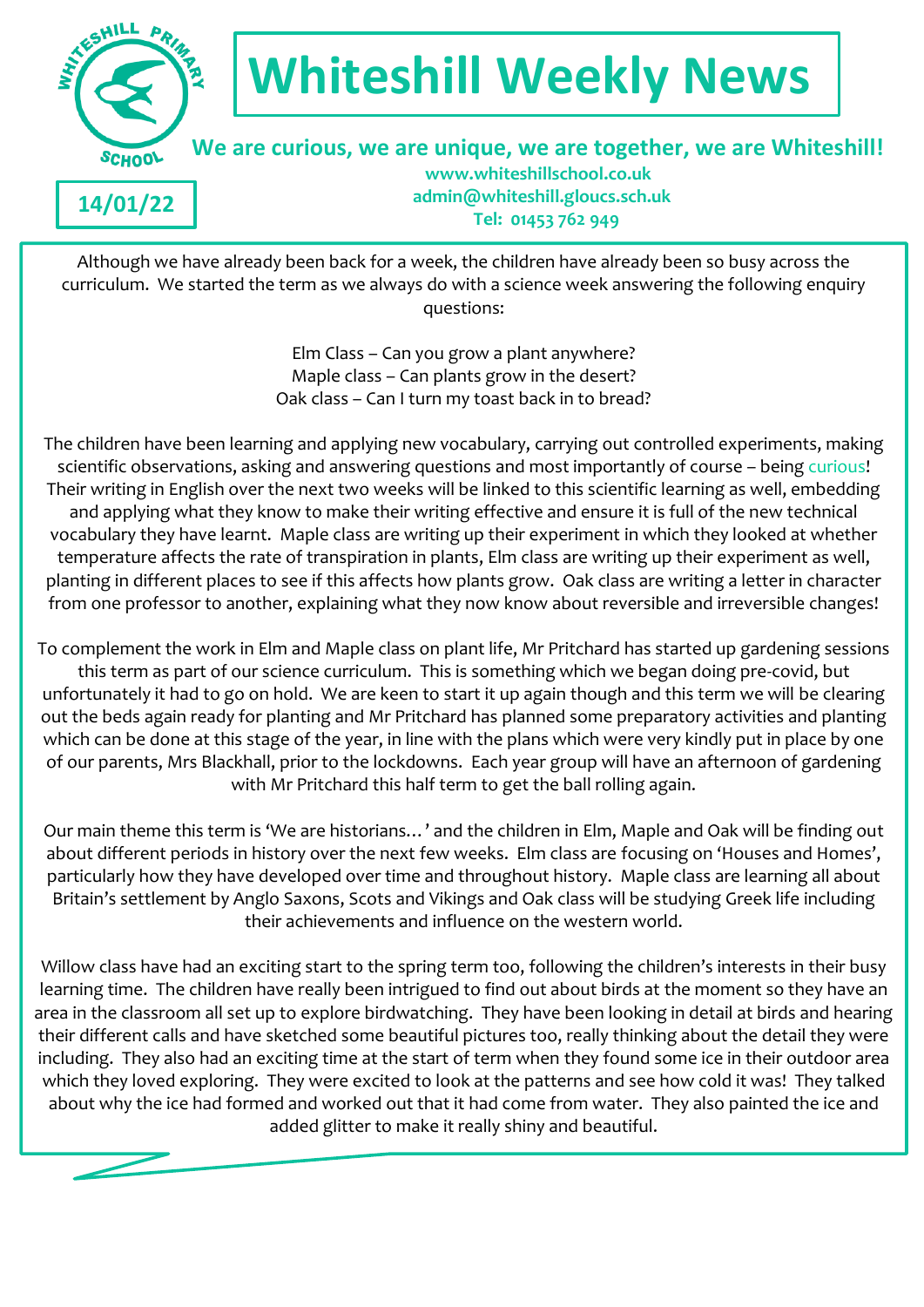## **Author Visit – Lucy Hope**

A reminder that on Monday  $17<sup>th</sup>$  January I have arranged for a real life author to come and visit the school! Her name is Lucy Hope and her debut novel 'Fledgling' was released in November, published by Nosy Crow – you might have seen it in the shops! It is definitely for an older audience, so is aimed at children of 9+ and has some darker themes.

Lucy will be doing an assembly for the whole school, talking about being an author and writing and reading – we are hoping this will be inspirational for all the children and an exciting chance to meet someone who writes for a living and ask her questions!

After break, Lucy will then hold a creative writing workshop with Oak Class and they will have chance to talk in more detail to her about her book and what it is like to be an author. They can also bring in their book to get it signed if they have a copy. I have also bought some copies for the Oak class classroom so don't worry if you are not able to purchase one.

Her novel, Fledgling, is a gothic adventure set deep in a Bavarian forest, with angels and owls and magic and a boy who isn't all that he seems to be…

It can be brought from Amazon and local bookshops too – Yellow Lighted Bookshop in Nailsworth have been stocking copies as Lucy is a local author.

Here is a link to the Nosy Crow website with more information about the story and a link to buy if you would like to: <https://nosycrow.com/product/fledgling/>

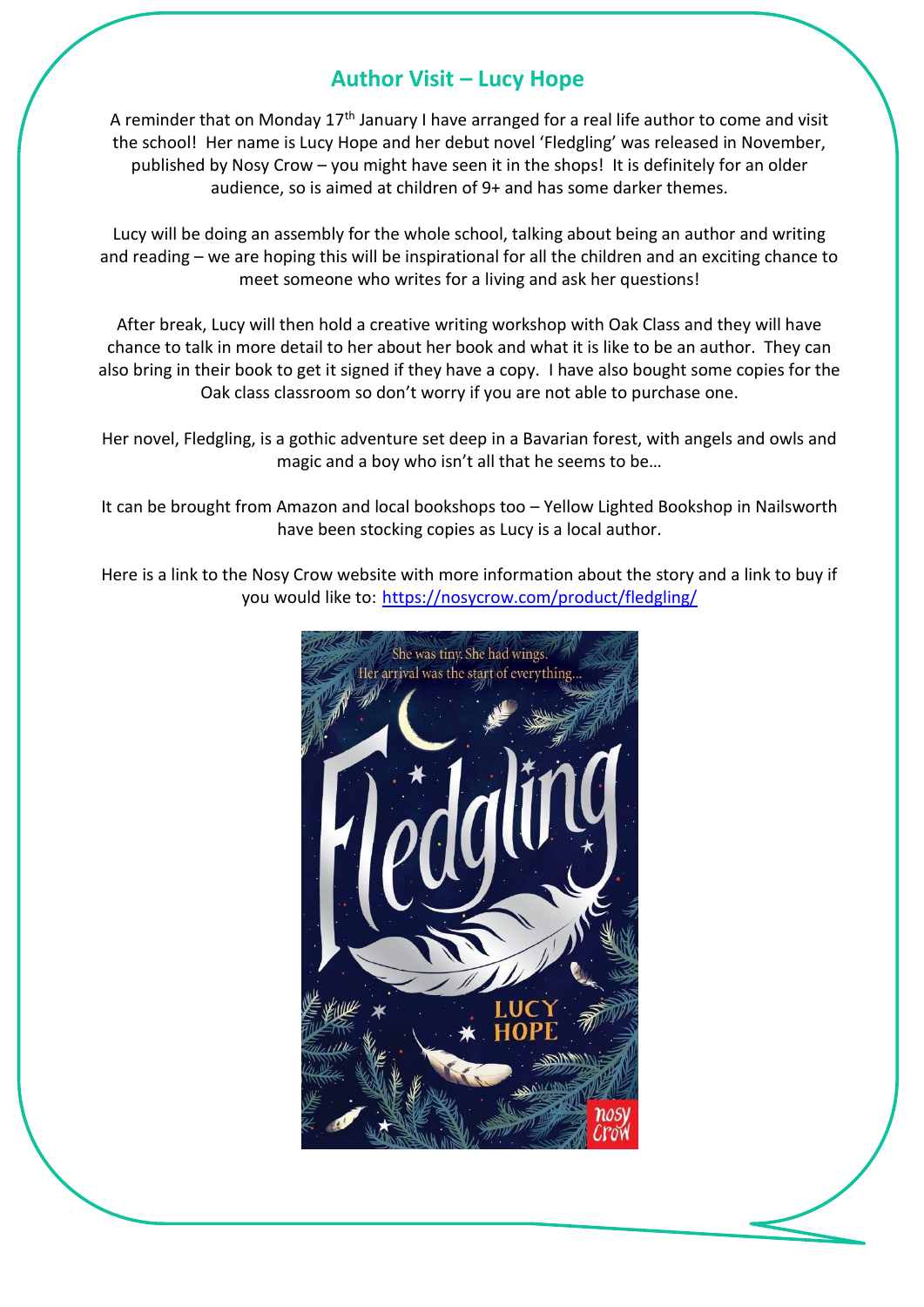### **E-safety Day**

You may have seen on Facebook some photographs of our fantastic e-safety day last week. Stay Safe Workshops came and worked with all the children in school. The teachers also carried on the theme in Elm, Maple and Oak class throughout the day, really refreshing their knowledge of how to stay safe online. Richard from Stay Safe Workshops was, as always, incredibly complimentary about our children and their approach to the learning and he was really impressed with how much they have learnt and retained. It is so important that we keep it at the forefront of their minds as they grow and refresh these messages each year.

Useful information from Stay Safe for parents about how to keep your children safe online can be found [here.](https://thestaysafeinitiative.org.uk/wp-content/uploads/2021/02/Parents_Online_Safety_Advice_Sheet.pdf?fbclid=IwAR3wrdJaWZbEX8iXEV2fnI5BKlavgu3inv06o8ycBPuugVMe-7tYs-GBtC0)

#### **Website Gallery**

I have added some photographs to the school website of the Elm and Maple class' wonderful Design and Technology projects from before Christmas. Elm class made their own vehicles, learning how to use tools safely and how to make a basic mechanism for a moving vehicle. You can see from the photographs how careful and sensible they are being with the saws – such an important skill. Maple class designed night lights with the children in Willow Class as their audience. They interviewed Willow class first to find out what they would like in the designs. They put a huge amount of care and attention in to the designing and making of their night lights and they really are so fantastic – you can see the effort they have put in shining through. Having a real audience for their work really seemed to focus them on making a top quality final product. On top of this, Mr Wilson, one of our grandparents in school who already gives his time to run coding club each week, came in and supported Miss Davis by teaching the children about Microbits so that they could control their nightlights through computer programming! It was a very special project and we are sure the children have learnt an awful lot by working through the process and solving their own problems. We can't send these home but if you would like to see your child's nightlight up close, please do ask and you can pop up to the classroom at the end of the school day at some point. In Oak class, the children's D&T project was designing prototypes for a bird hide that they could build up in forest school. They learnt all about safe and strong structures and how they could scale up their models to real-life! The life size bird hides they built in their forest school sessions were fantastic by the end of the project and again, they learnt a lot from problem solving and working together to think their ideas through.

#### **Clubs**

Club letters will go out early next week for this term so please make sure you return them as soon as possible to ensure your child gets a place in the club that they are keen to join. Clubs will start up again in the week commencing Monday  $24<sup>th</sup>$  January.

## **Wellbeing Monday!**

A reminder that this coming Monday, 17<sup>th</sup> January, we will be asking the children to come in to school wearing whatever makes them happy!! (See last week's newsletter for more detail). They are welcome to wear whatever they like (as long as it is appropriate and practical!). It could just be comfy jeans and their favourite jumper or maybe they had a new dress or a sports kit for Christmas they want to show off, or perhaps dressing up as Spiderman is the thing that makes them happy. Bright colours, hats, bells, hairbands with wiggly things on (!) whatever brings them joy!